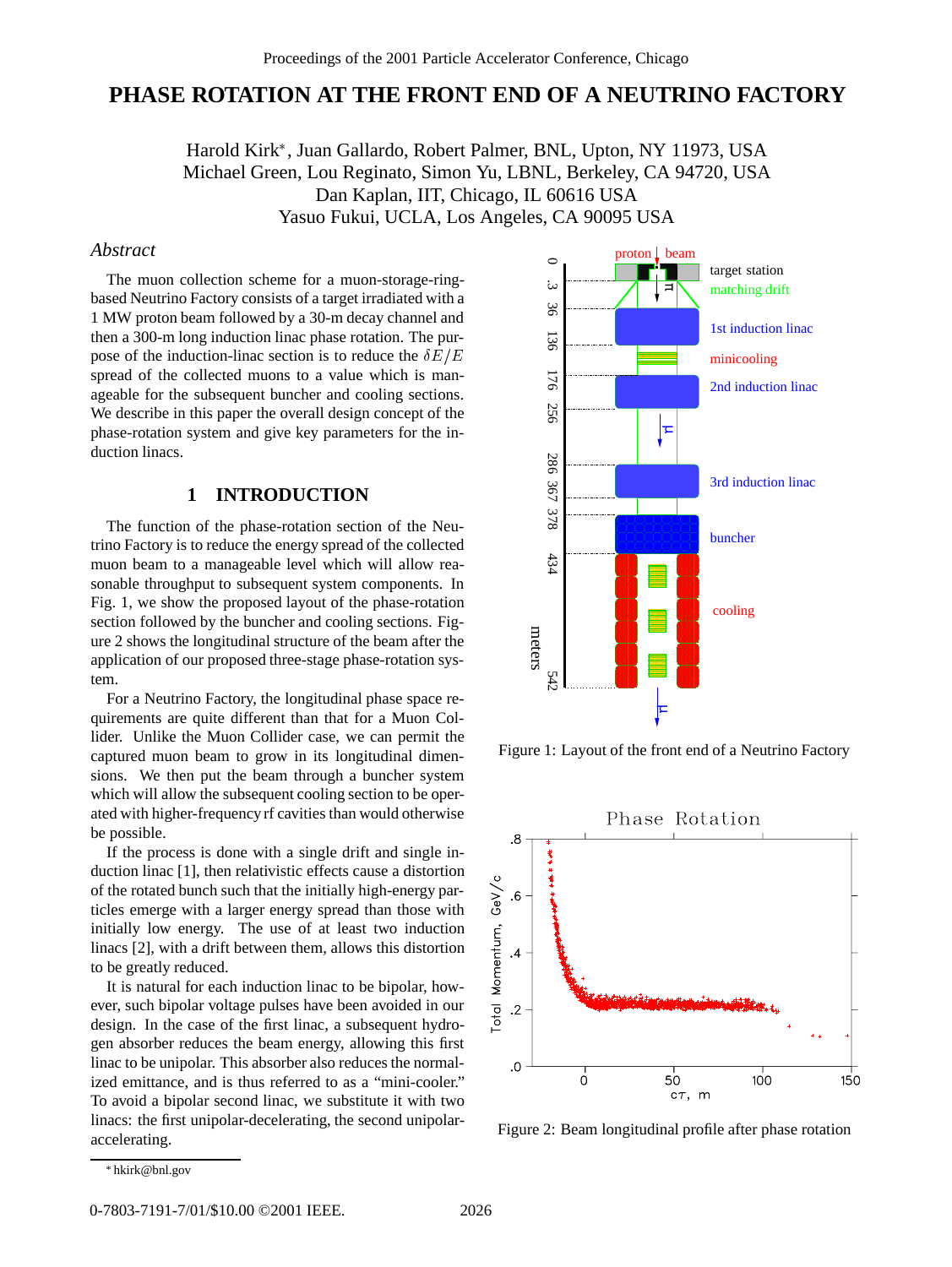

Figure 3: Longitudinal section showing placement of solenoid coils within an induction cell.

#### **2 DRIFT SECTIONS**

A principle strategy for the drift sections of the capture/decay channel is to avoid the  $\pi$  resonances which will be present due to the periodic structure of the solenoidal magnetic field resulting from the necessary gaps between the superconducting coils. These  $\pi$ -resonance points are approximated by

$$
p=\lambda\frac{Bc}{2\pi n}
$$

where p is in units of  $eV/c$ , B is the average solenoidal field in Tesla, c is the speed of light in m/sec and the period  $\lambda$  is in meters.

We note that if we wish to avoid losses of particles in the momentum region of 100 to 300 MeV/c then a channel based on a 1.25-T solenoidal field and a 50-cm period is suitable. We extend this periodicity throughout the capture channel to include also the induction linacs (see Fig. 3). Only the minicool section with its single-flip solenoidal field does not exhibit this 50-cm periodicity. Using ICOOL [3] we have compared the results of transporting MARS-generated [4] particles from the target through the exit of the third induction linac for both the case of 50 cm periodicity and an artificial flat 1.25-T solenoidal field throughout the channel (excluding the minicool segment). We find that the total throughput of muons at the exit of the third induction linac is the same for both cases.

## **3 INDUCTION LINAC SECTIONS**

The three linear induction-accelerator sections consist of simple nonresonant structures where the drive voltage is applied to an axially-symmetric gap that encloses a toroidal ferromagnetic material. The change in flux in the magnetic core induces an axial electric field that accelerates the muon beam. This simple non-resonant (low-Q) structure



Figure 4: Acceleration waveforms for induction linacs 1, 2 and 3

acts as a single-turn transformer. Each section is typically a low-gradient structure that can provide acceleration fields of varying shapes and time durations from tens of nanoseconds to several microseconds. The acceleration voltage available is simply given by the expression  $V = AdB/dt$ . Hence, for a given cross-sectional area of material  $(A)$ , the duration of the beam pulse influences the energy gain. Furthermore, a premium is put on minimizing the diameter, which impacts the total weight or cost of the magnetic material. The diameter doubly impacts the cost since the power to drive the cores is proportional to the volume as well.

We have optimized the waveforms and linac lengths in order to provide the most favorable  $\delta E/E$  ratio at the end of the phase-rotation channel. The resulting acceleration waveforms are shown in Fig. 4 and key induction-linac parameters are given in Table 1. From a projection of Fig. 2 we obtain  $\delta E/E = 4.4\%$ .

Table 1: Induction accelerator parameters

| length           | m    | 100  | 80       | 80   |
|------------------|------|------|----------|------|
| inner radius     | cm   | 30   | 30       | 30   |
| solenoid field   | т    | 1 25 | 1.25     | 1.25 |
| maximum gradient | MV/m | 1.55 | 1.45     | 1.0  |
| pulse length     | ns   | 190  | 1 ( )( ) | 360  |

Although the second and third induction linacs can be combined into one by utilizing a bipolar pulse, we feel that it is preferable to reduce the risk factors by separating the two functions with a small penalty in economics. Combining the second and third sections would require the application of "branched magnetics" to achieve two waveforms that are independently controllable in shape and timing. The branched-magnetics approach could lead to a cost savings but at more risk since this approach has only been applied to small bench-top prototypes but not to currently